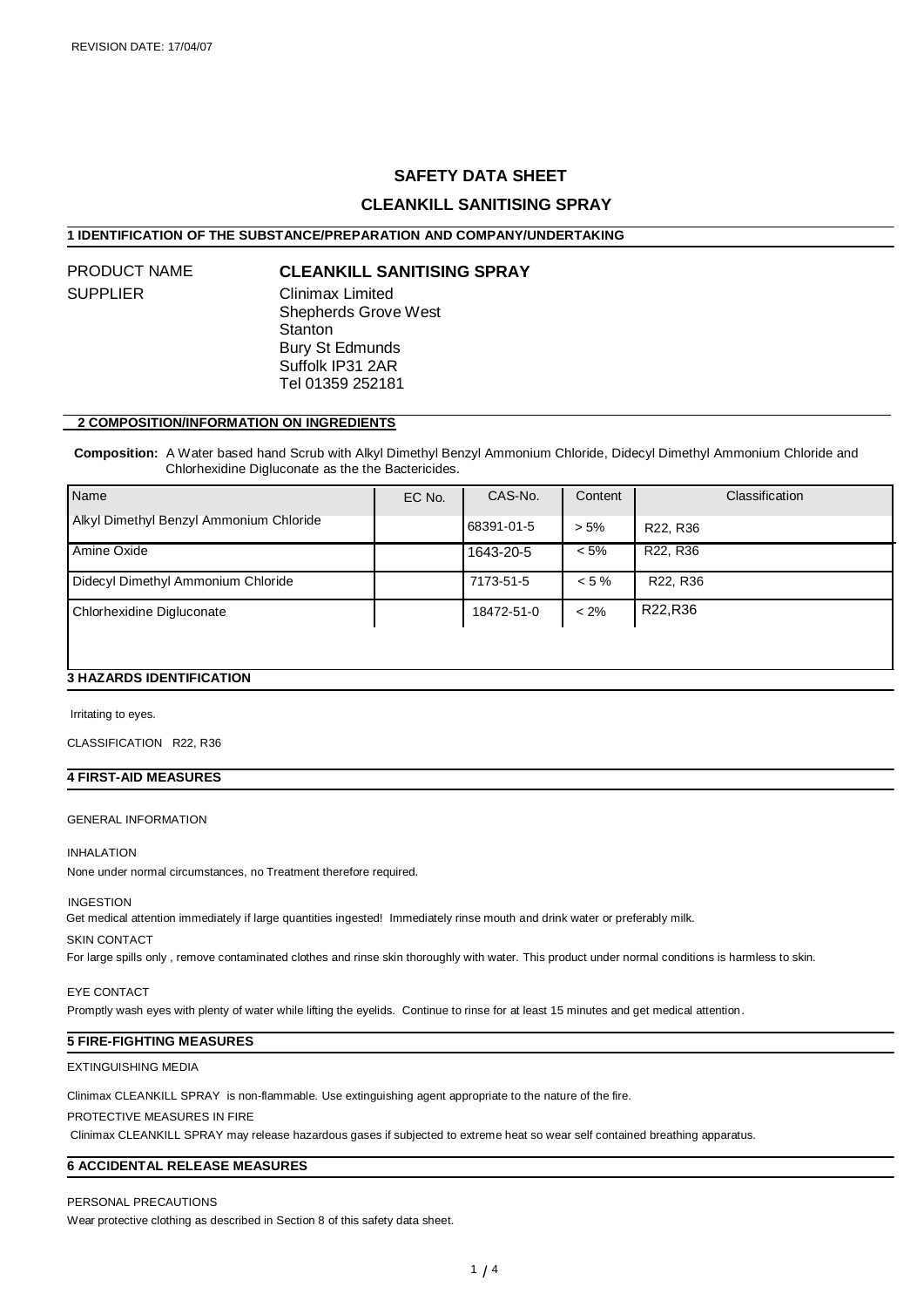#### SPILL CLEAN UP METHODS

# **CLEANKILL SANITISING SPRAY**

Wear the necessary protective equipment. Absorb using sand or sawdust, sweep into closed container. Prevent discharge of larger quantities to drain. Rinse effected area with water.

#### **7 HANDLING AND STORAGE**

#### USAGE PRECAUTIONS

Read and follow manufacturer's recommendations. Avoid contact with eyes. Do not mix with other chemicals.

#### STORAGE PRECAUTIONS

Keep away from food, drink and animal feeding stuffs. Store in closed original container at temperatures between 0°C and 30°C.

#### **8 EXPOSURE CONTROLS/PERSONAL PROTECTION**

#### PROTECTIVE EQUIPMENT



RESPIRATORY EQUIPMENT Inhalation of the product is unlikely under normal usage conditions.

 HAND PROTECTION Wear protective gloves only If prolonged contact times are expected i.e. Dealing with large spills.

EYE PROTECTION Goggles/face shield are recommended, If there is a splash hazard

OTHER PROTECTION

Wear appropriate clothing If dealing with large spills.

HYGIENE MEASURES

Wash hands if prolonged contact times with the product are encountered.

## **9 PHYSICAL AND CHEMICAL PROPERTIES**

| APPEARANCE        | Liquid.             |
|-------------------|---------------------|
| <b>COLOUR</b>     | Clear.              |
| <b>ODOUR</b>      | Lemon               |
| <b>SOLUBILITY</b> | Miscible with water |
| pH-VALUE,         | $7.0 - 8.5$         |
|                   |                     |

## **10 STABILITY AND REACTIVITY**

**STABILITY** Stable under normal temperature conditions and recommended use. CONDITIONS TO AVOID For external use only. Do not use near eyes. MATERIALS TO AVOID Do not mix with other chemicals.

## **11 TOXICOLOGICAL INFORMATION**

INHALATION Not determined. INGESTION Not determined. SKIN CONTACT Not determined. EYE CONTACT Not determined.

### **12 ECOLOGICAL INFORMATION**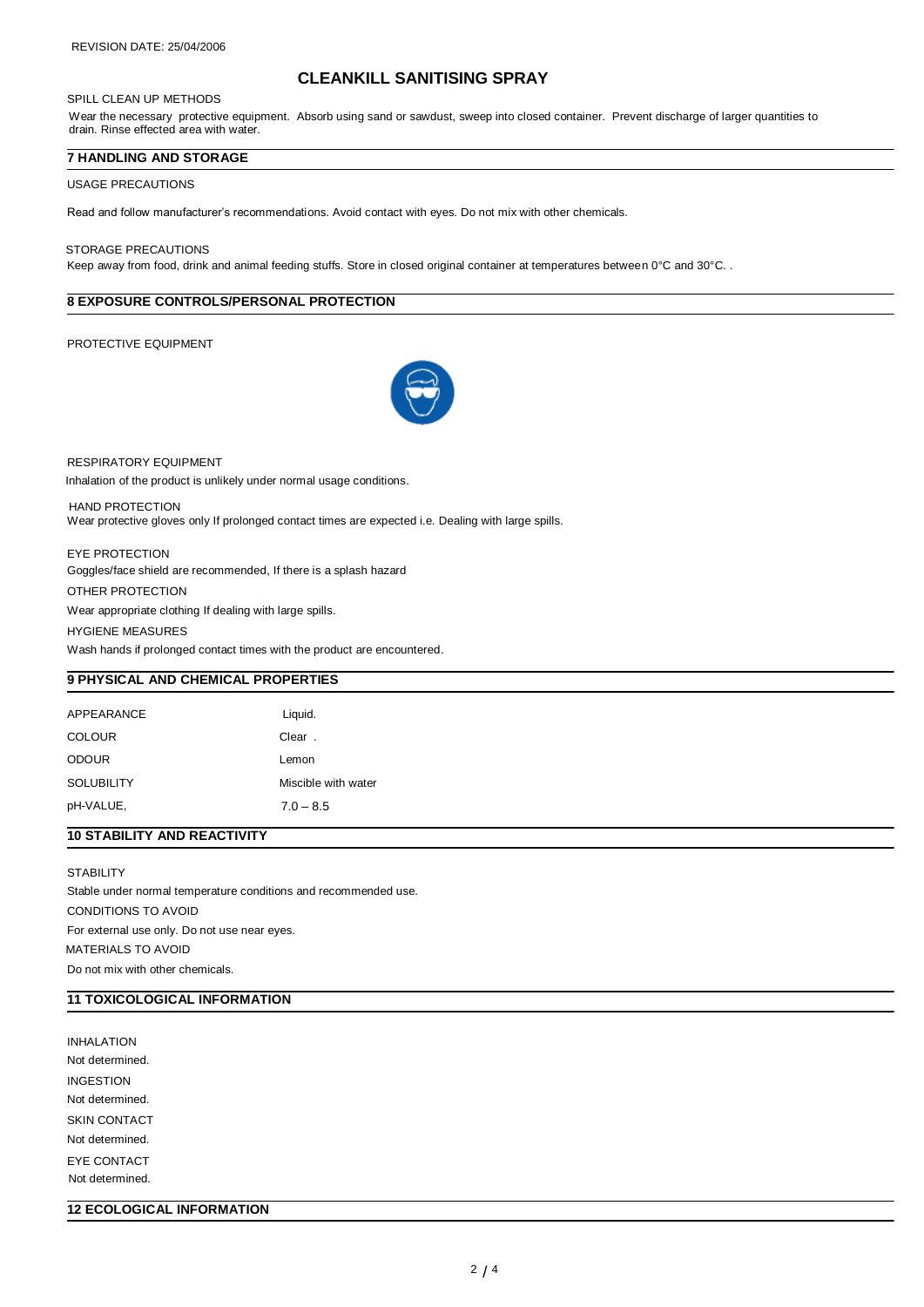# **CLEANKILL SANITISING SPRAY**

## **ECOTOXICITY**

The product is considered to be non- hazardous.

## **13 DISPOSAL CONSIDERATIONS**

#### GENERAL INFORMATION

When handling waste, consideration should be made to the safety precautions applying to handling of the product.

DISPOSAL METHODS

Dispose of waste and residues in accordance with local authority requirements.

## **14 TRANSPORT INFORMATION**

| <b>GENERAL</b><br>UK ROAD CLASS | Not considered a dangerous good<br>Not assigned. |                       |                    |
|---------------------------------|--------------------------------------------------|-----------------------|--------------------|
| UN NO. ROAD                     | Not assigned.                                    | UK ROAD PACK GR.      | Not assigned.      |
|                                 |                                                  | <b>ADR CLASS</b>      | Not assigned.      |
|                                 |                                                  | ADR LABEL NO.         | ٠<br>Not assigned. |
| <b>RID CLASS NO.</b>            | Not assigned.                                    | <b>RID PACK GROUP</b> | Not assigned.      |
| UN NO. SEA                      | Not assigned.                                    | <b>IMDG CLASS</b>     | Not assigned.      |
|                                 |                                                  | <b>IMDG PACK GR.</b>  | Not assigned.      |
| <b>MARINE POLLUTANT</b>         | No.                                              | UN NO. AIR            | Not assigned.      |
|                                 |                                                  | AIR PACK GR.          | Not assigned.      |

## **15 REGULATORY INFORMATION**

LABELLING Mild Irritant to Eyes

| <b>CONTAINS</b>     | Alkyl Dimethyl Benzyl Ammonium Chloride<br>Didecyl Dimethyl Ammonium Chloride<br>Chlorhexidine Digluconate |                                                                                                                           |
|---------------------|------------------------------------------------------------------------------------------------------------|---------------------------------------------------------------------------------------------------------------------------|
| <b>RISK PHRASES</b> | R36                                                                                                        | Irritating to eyes                                                                                                        |
| SAFETY PHRASES      | S <sub>25</sub><br>S <sub>26</sub>                                                                         | Avoid contact with eyes.<br>In case of contact with eyes, rinse immediately with plenty of water and seek medical advice. |
|                     | S36/37/39                                                                                                  | ٠<br>Wear suitable protective clothing, gloves and eye/face protection when dealing with large spills                     |

LEGISLATION:

This product must be handled in accordance with COSHH (Control of Substances Hazardous to Health) Regulations 1999.

# **16 OTHER INFORMATION** REVISION DATE 25/04/2006

REV. NO./REPL. SDS GENERATED 1